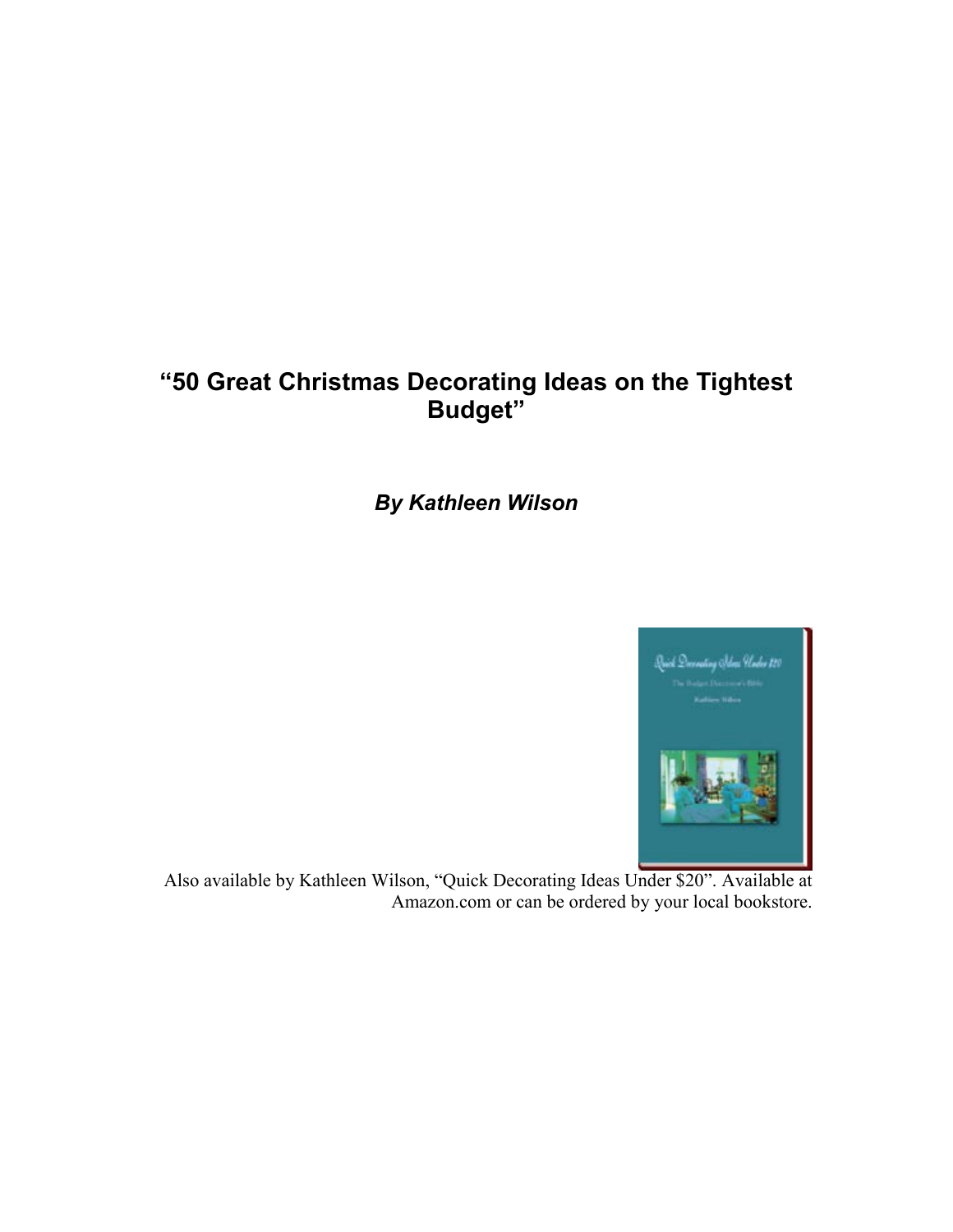©2002 Kathleen Wilson All Rights Reserved No part of this publication may be reproduced. However, you have the author's permission to freely distribute this ebook provided the ebook remains intact, and no changes are made to its contents.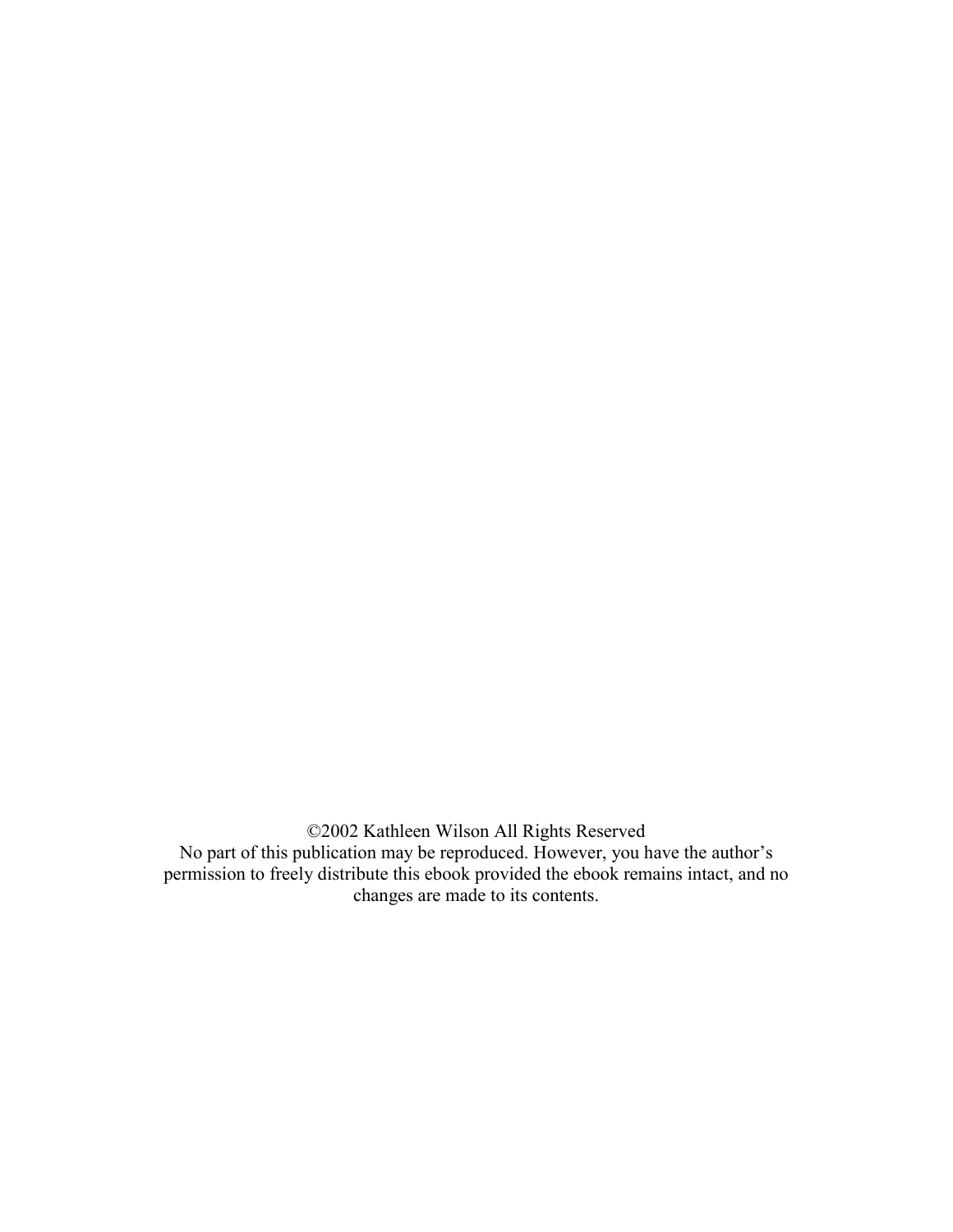*Note: Please use good judgment when determining whether a project or idea in this book is appropriate for your situation. The author does not take responsibility for the results of any decorating project, and urges you always to keep safety a priority in your home, especially where children are concerned.*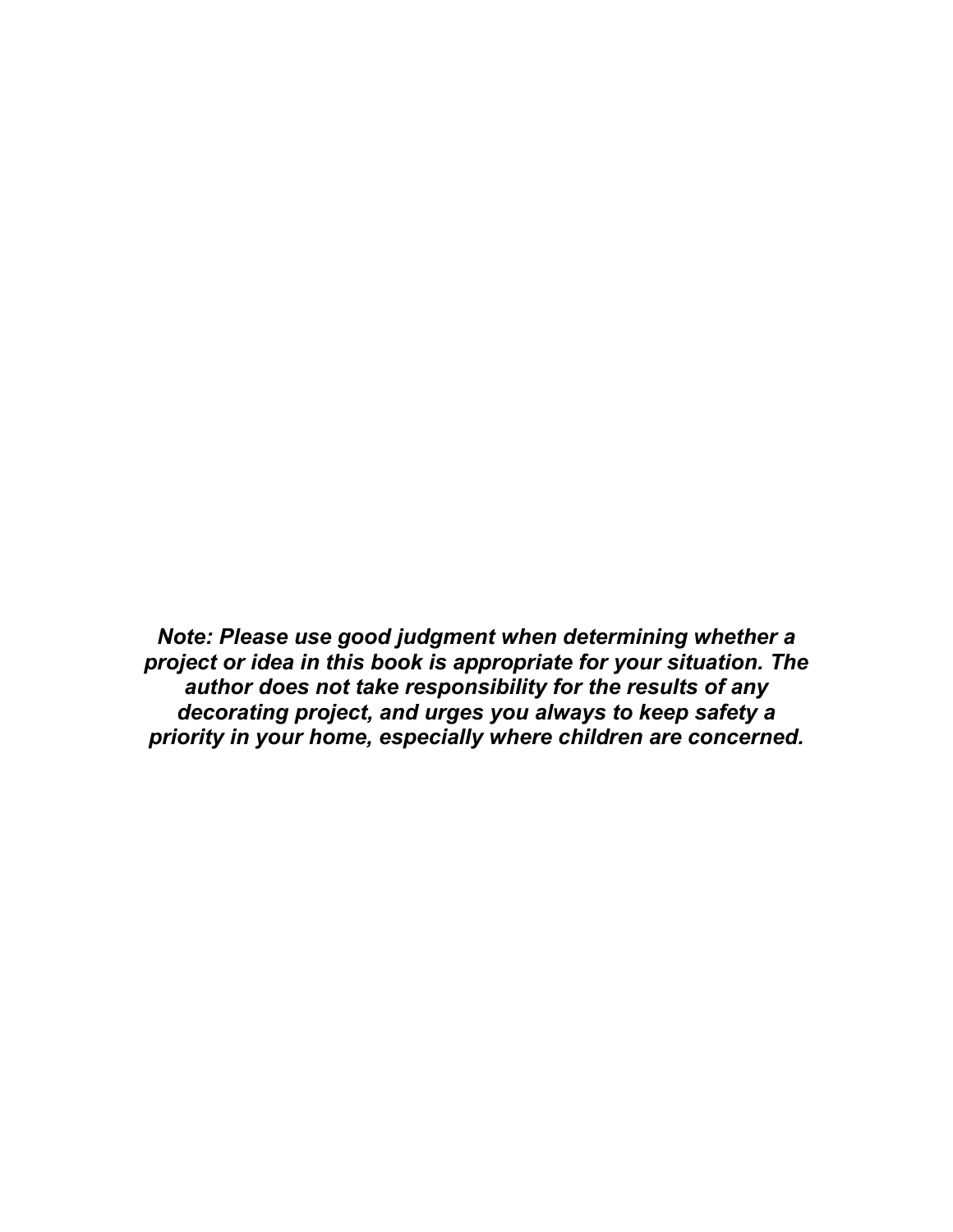**Welcome to "50 Great Christmas Decorating Ideas on the Tightest Budget!" My name is Kathy Wilson, and I am the author of "Quick Decorating Ideas Under \$20: The Budget Decorator's Bible" and Editor of TheBudgetDecorator.com. This book is a free gift from me to introduce you to my book and website, and to help show you that decorating your home can be done even when your budget is tight, with Creativity, Not Cash!** 



I have been a stay at home Mom for almost 17 years now, and we have been raising children on a single income…my husband's. Now when I say we've been raising children, I'm not kidding around…my husband and I have two kids together, and we each have three from a previous marriage. That's right, you were not hallucinating, we have EIGHT children! So when you all tell me you don't have much to spend on decorating and homemaking, I definitely hear you! I have been there, and still deal with the daily challenges to our family budget. But I also have always lived by "If there's a will, there's a way!" so in early 1997, I started to look for ways I could start a business to help out my family finances, and also find ways to create a warm home for my husband and kids. The Budget Decorator was born! And that's what brings us here today.

The holidays are my favorite time to decorate, and if you celebrate Christmas on a budget, this is the place for you! Please enjoy this ebook with my compliments, pass it around to your friends and family, and invite them all to join us at the website at [www.TheBudgetDecorator.com fo](http://www.thebudgetdecorator.com/)r year round free tips and projects. You can join our free online newsletter at the website, or send a blank email to t[hebudgetdecorator](mailto:thebudgetdecorator-subscribe@yahoogroups.com)[subscribe@yahoogroups.com. J](mailto:thebudgetdecorator-subscribe@yahoogroups.com)oin us... it's free, it's fun, and it could change the way you look at your home, and your budget!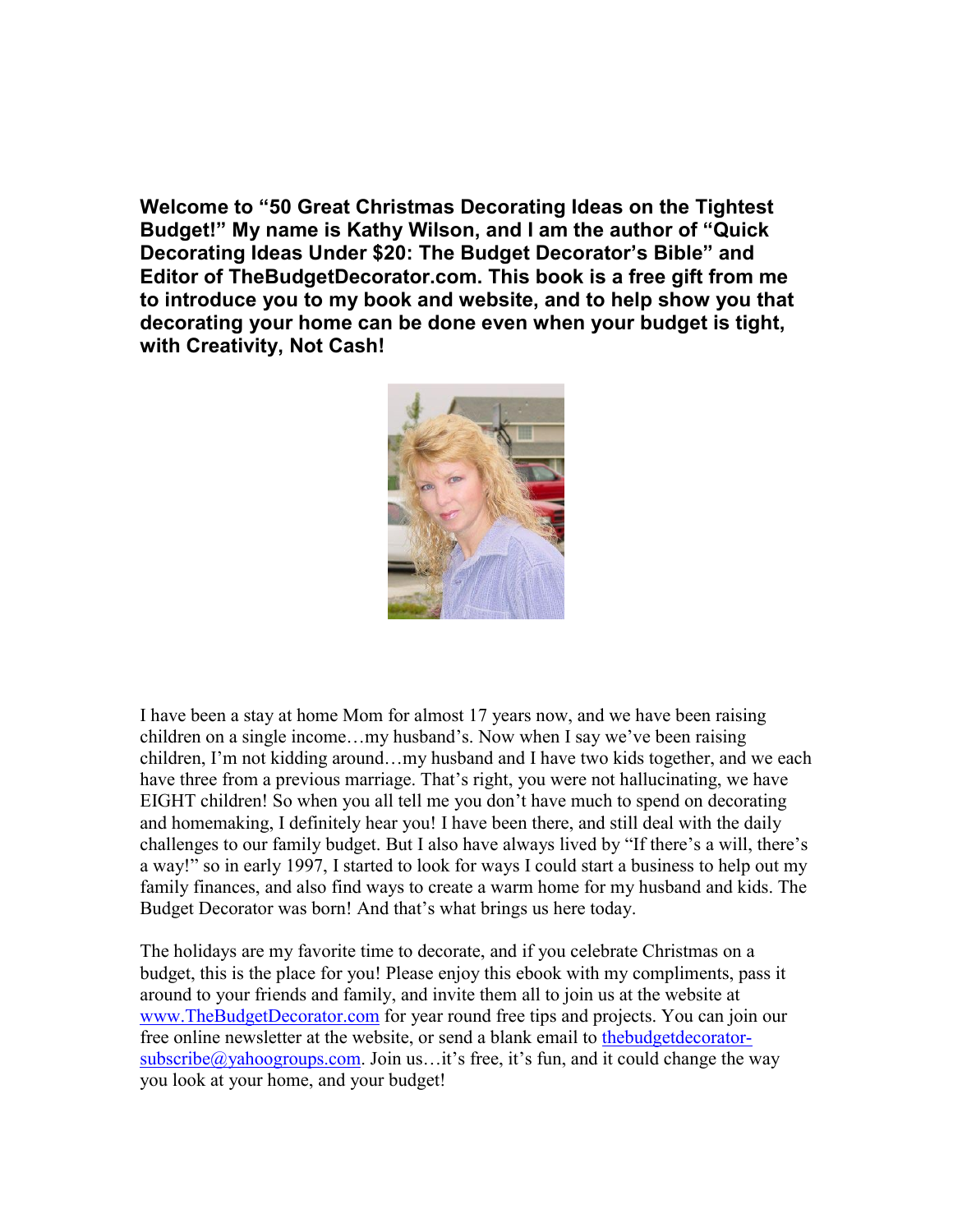## **"50Great Christmas Decorating Ideas on the Tightest Budget"**



1.First things first. Set a plan or a theme for your Christmas decorating. It doesn't cost a thing to have a good plan, and when you are working with budget ideas, this is what pulls your ideas together, and makes everything you do look purposeful, and personal. Some theme ideas for Christmas? The rustic lodge xmas, a toyland xmas, countries around the world, Victorian, country, santa, snowmen, old fashioned, the list goes on and on!

2.Make foam core lighted shapes for indoors or out…cut two large stars and a smaller one to sandwich in middle, poke holes through all around the edges, then stick clear lights through each hole, tape extra lights to back…paint with metallic paint or cover with contact. It would be easier to cover or paint the shapes before adding the lights! This could be hung indoors in a window, or in a sheltered place outdoors such as a porch.



3.Wire ornaments: Craft wire can be bought very cheaply in spools, and can be formed into many shapes for unique ornaments. Bend it into angels, trees, or stars, and try adding some beads as you go along for a sparkling touch. (You have been saving those thrift and garage sale jewelry finds, haven't you?) Keep the beads in place with a touch of glue if you like.

4.One of the most wasteful expenses during the holidays is giftwrap. So this year, think a little more frugally! Buy a large roll of brown kraft wrap and stamp on your own designs! Kraft wrap is half the price of giftwrap, and it's so easy to make every gift more personal this way! Wrap your present first, (Be sure its in a box that protects it) then choose a stamp that matches the gift or the recipient's personality. Now using just a dab of regular craft paint, brush some paint on the stamp, and go for it! Try combining a few different stamps, or making a picture on the front of the package with the stamps, such as a xmas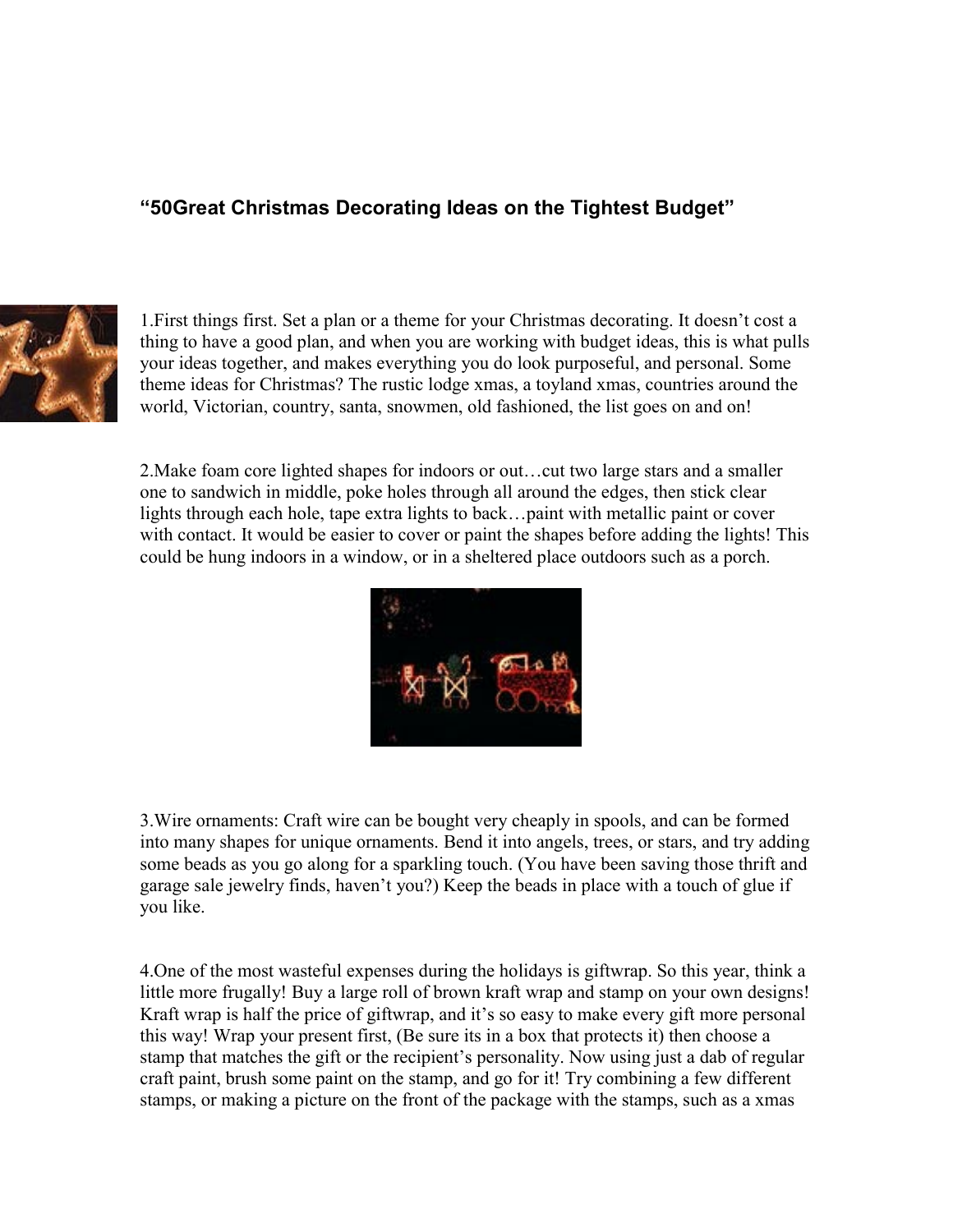tree with gifts underneath. To be even more frugal, cut open brown paper grocery bags, and stamp on the inside, then use as wrap.

5.To dress up your holiday dining area, try taking a piece of scrap holiday fabric, wrap it around the back of your dining chairs, and hold in place with a rubber band, Now tie over the band with a little raffia, and tuck in some greens! Great holiday style in minutes, using scraps!

6.Make garlands out of felt scraps. Cut Xmas shapes out of felt in miniature, mini stockings, holly leaves, mittens, and string together with needle and floss or strong fishing line to hang all over the house. Remember when you string each shape, tie a knot on both sides of the shape to hold it in it's place. You can add more dimension to the shapes by cutting two of each, stuffing them lightly, them sewing the two together. Glue would work also if you aren't a sewer. Saved used dryer sheets are perfect for this kind of stuffing, or even tiny fabric scraps that are too small for other uses.

7.Try your hand at making a gingerbread house from scratch, don't buy an expensive kit! It can be great fun, most "mistakes" can be hidden with frosting and candy, and you can personalize your design to represent your home, a barn (think Nativity) even make Santa's sleigh from gingerbread! Use it as a centerpiece surrounded with greens and bits of ribbon, and don't forget to have the kids help! Hint: The secret is in the frosting...royal frosting is the one to use, it has the consistency to give you good "cement"! Here are some good recipes for both!

Gingerbread: 6 C. Flour 1 Tbsp. Cinnamon 2 tsp. Ginger 1 tbsp. Ground cloves 1 tsp salt  $\frac{3}{4}$  C butter 2/3 C brown sugar  $1\frac{1}{2}$  C molasses 1 egg

Cream butter and sugar, add molasses and egg. Blend in dry ingredients. Turn onto a floured board, knead until smooth, wrap in plastic wrap and refrigerate overnight. To bake, roll out rather thick, at least  $\frac{1}{4}$  inch. Bake on a cookie sheet covered with foil and sprayed lightly with cooking spray. Bake at 350F for 8-15 minutes, depending on the size of the pieces. Try to bake pieces with other pieces of the same general size. Cool on pans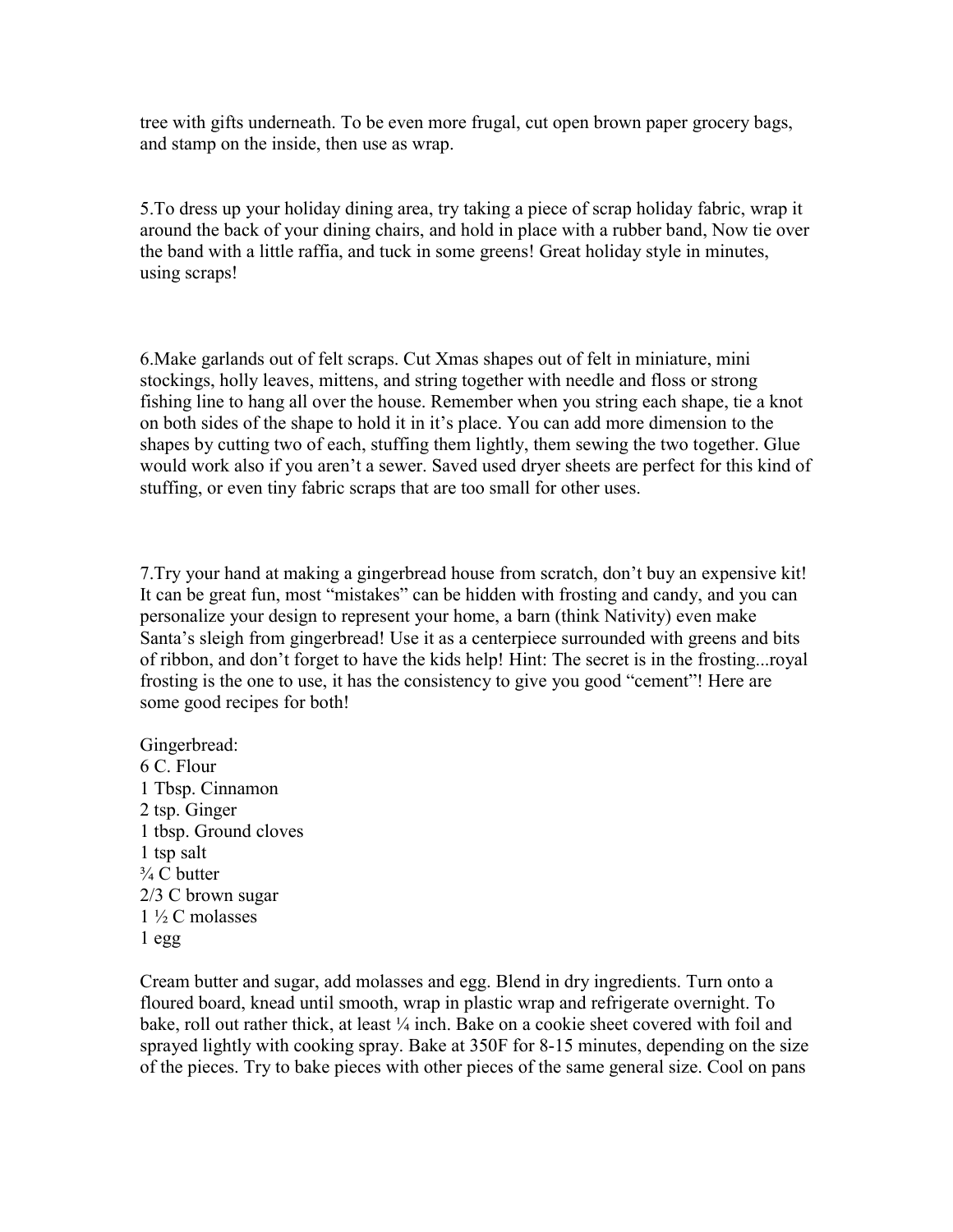15 minutes, then remove to finish cooling. You will probably need a double batch of this dough unless you are making a small house or a sleigh.

Royal icing:

The easiest way to make royal icing is probably to purchase mix in your craft store in the cake supply aisle. Is you want to make it yourself, here you go!

Beat 3 tbsp. Meringue powder (find it in the same place!), a 1 pound box of powdered sugar, and 6 tbsp water about 8-10 minutes, until stiff peaks form. You need the icing to be somewhat thick to hold the walls together. This icing will dry somewhat harder.

8.For a beautiful outdoor wreath(or indoor) without spending a fortune on craft supplies, try to remember you need not cover the wreath with decoration to make it special. Try just a few craft store "picks" in one corner, with a big bow. Or get some wire star garland (.69 cents at my store)and just wrap it loosely around the wreath. Hot glue some found pinecones to a corner, or try some old wooden ornaments. You also don't necessarily need to buy an expensive evergreen wreath to decorate, and inexpensive grapevine or straw wreath can be dressed up as well.

9.Drop a tealight candle in your cleaned out glass mayonnaise jars, tie a holiday ribbon around the neck, and you have a beautiful candle with xmas charm. You could nestle the candle in peppermints, nuts, or even sand if you wish. Try grouping several together for a dramatic evening effect.

10.Dress up your pillar candles with brass tacks bought in packages at the dollar store. Press the tacks into the side of the candle in a pattern of a star shape, or a simple angel, or whatever works with your theme. Remember you don't have to get detailed! When these candles are lit, the light just dances off the tacks, adding to the drama.

11.Spray paint clay pots and saucers a metallic gold for sparkling coasters and utensil or candle holders for the season.

12.Try your hand this year at making your family stockings. It's a lot easier than you might think, you don't have to know how to knit! Simply cut out two simple stocking shapes from felt, and add some personal decoration! You could add appliqués made from felt, fabric paint, glue and glitter, colorful buttons, even jingle bells. Then add a loop of ribbon for hanging, and sew the two sides together! Use colored thread to add detail, and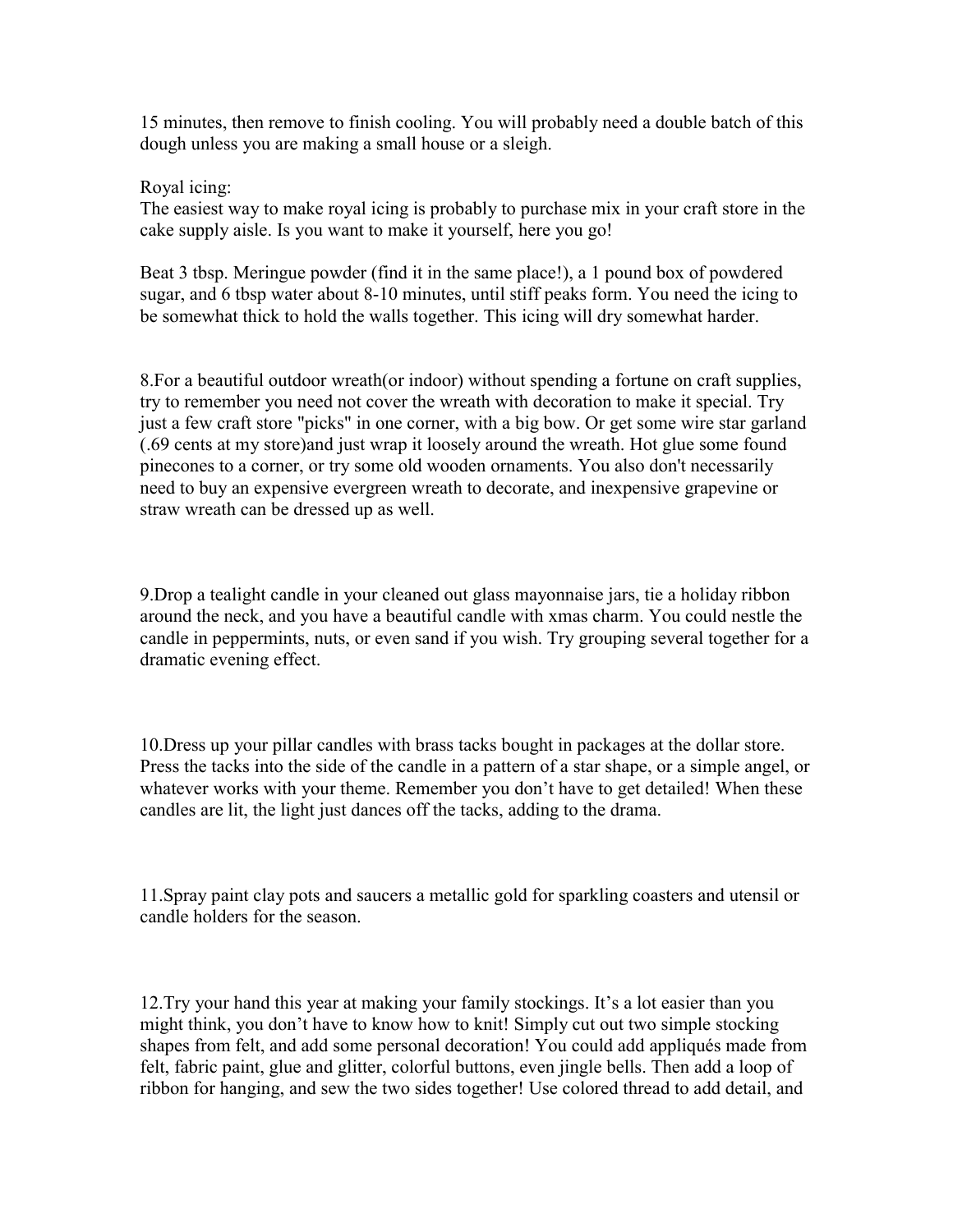then you don't have to worry about turning the stockings, just sew them flat as they are to be seen! Add names with fabric paint or iron on letters. Really easy, give it a shot.



13.Start a Christmas collection. This can be a great tradition to initiate in your home. My girls and I starting collecting Santas 3 years ago, and it's something they look forward to, choosing our yearly Santa together. I know it will be a fond memory for them, and I plan to let each child choose a Santa to take with them when the day comes that they leave the nest and start their own home. By the way, this doesn't have to be expensive, or even store bought. Try sewing or crafting a new decoration each year together for even more memories! Or check out your dollar store…they have some really cute ceramic holiday decorations for a buck or two. Remember, it's the memories you're interested in here, not a collectable based on monetary value.



14.If you have extra lights after stringing the tree, wind some through your potted plants for a special way to bring the sparkle throughout the room.

15.For a simple but beautiful centerpiece, set three or five candles of different heights in the middle of the table on a tray, then surround the bases of the candles with seasonal items. Low cost ideas? Cuttings from your Christmas tree, or from evergreen trimmings in your yard are a great first layer. Then how about shiny apples, glass ornaments turned hanger side down, found pinecones, nuts, wire star garland, leftover ribbon... By the way,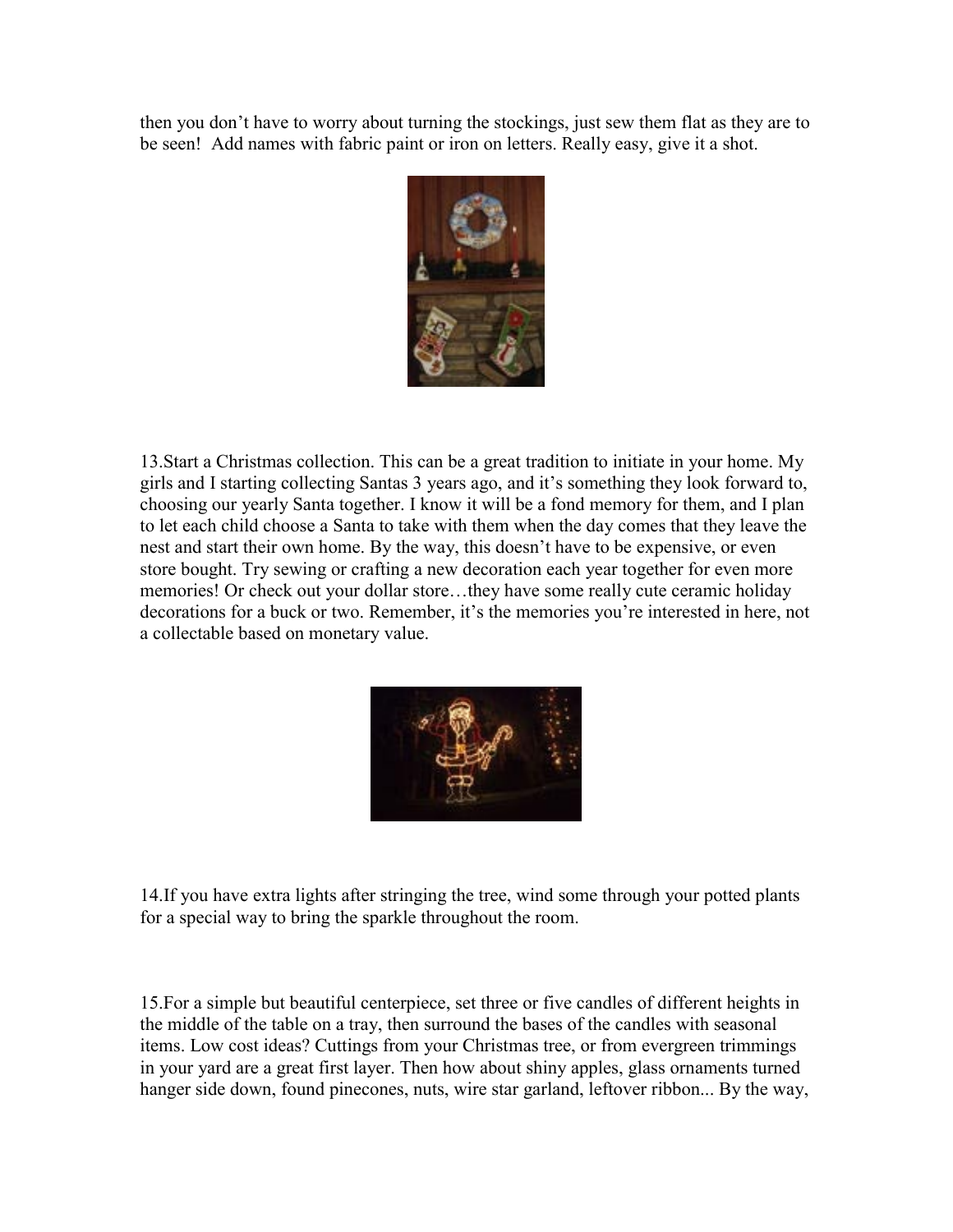the same idea can be used for Thanksgiving, just substitute fall leaves, squashes, mini pumpkins, etc...



16.Wrap small presents in paper lunch bags decorated with stamps, then use a paper paunch to punch holes all around the opening, and lace ribbon through the holes, then tie closed. What a creative way to wrap!

17.Buy those bags of cranberries when they go on sale for \$1, and fill bowls that hold pillar candles, or fill a simple glass of water with them to just a few inches below the top, and put a floating candle in. Nuts can work the same way, but they tend to be more expensive. However, is you have a nut tree in your yard...

18.Create a whole set of holiday dishes and glasses for a fraction of what you could pay! Buy a set of clear glass plates, wine glasses, or tumblers. Discount stores, thrift stores, or export stores can carry these, and they are very cheap compared to ceramic dishware. Cut a star shape out of a flat kitchen style sponge, and sponge stars on the OUTSIDE of the dishware with a glass paint in a frosted white. You can find glass paint that does NOT need to be fired or baked at any craft store. Now you have a set of beautiful dishware that can not only be used for xmas, but almost any holiday, making it even more cost effective!

19.Hollow out the center of an apple as a candleholder, and tuck a few tiny greens in between the candle and the apple. Just be sure the flame never comes near the twigs. A little lemon juice sprinkled on the cut part of the apple will help keep it from browning as much.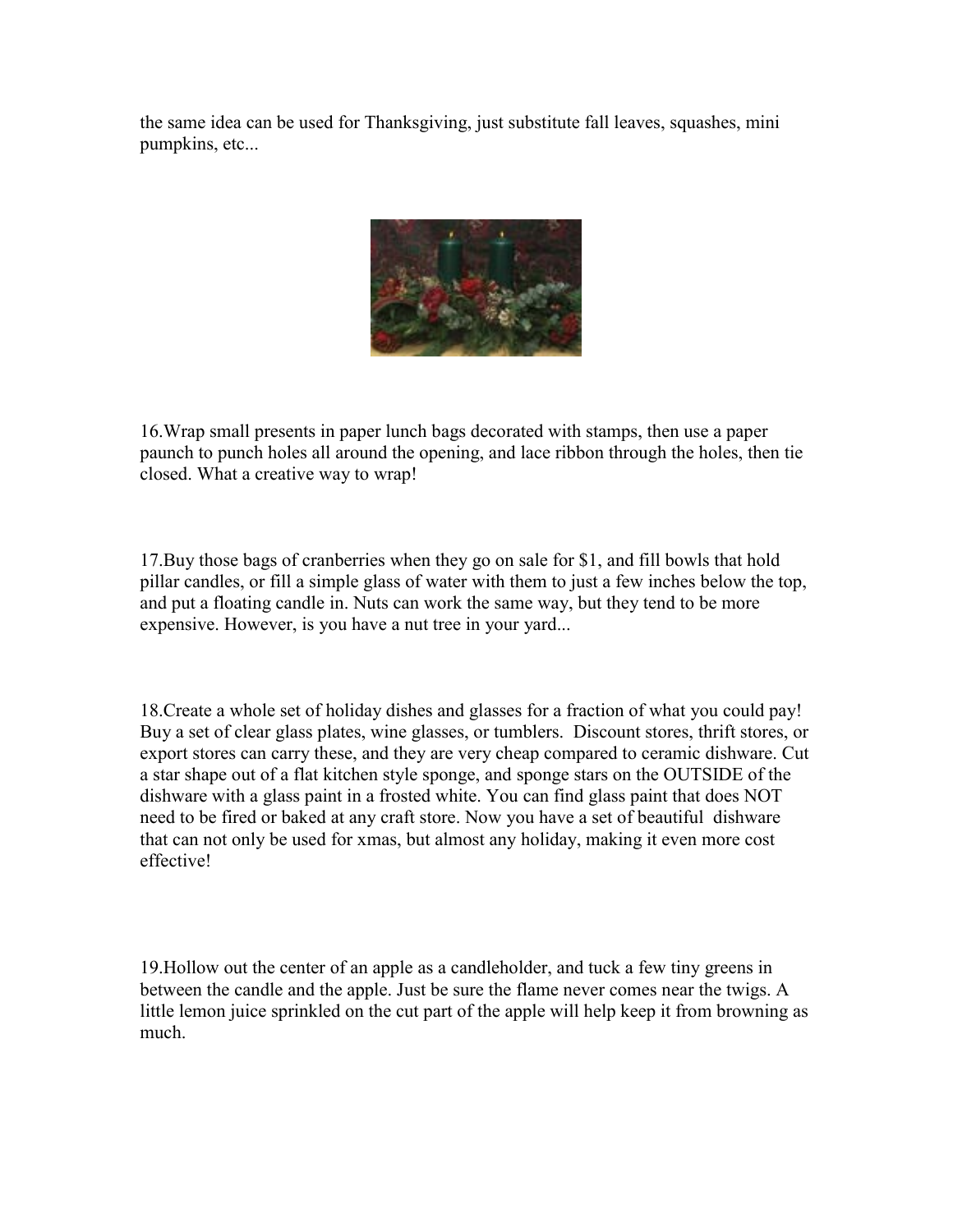20.Make silverware pockets out of leftover holiday fabric to dress up your holiday table. If you don't want to sew, iron the pocket shape into the square of fabric, insert your silverware, then tie with a ribbon.

21.Have a lot of scrap Christmas fabric from years past? Use it to make a simple square patchwork quilt as a throw for the couch, and add a lot of holiday spirit to the room! (Hint: use old blankets as batting- if you don't have any, check your thrift stores. Just be sure to wash in hot water, and dry at least 20 minutes in your dryer. White flat twin sheets on sale make great backing fabric.)

22.Make traditional "bread dough ornaments", but use the cornstarch and soda recipe below. It gives a smoother dough that dries almost like porcelain, and best of all, it air dries!

- 1 1/4 cups water
- 1 cup cornstarch
- 2 cups baking soda

Cook on medium heat in a saucepan about 15 minutes, then turn out on a board dusted with cornstarch and knead until pliable and non sticky. Form into your shapes or beads, and allow to air dry. This can take 24 hours or more depending on the piece, so place it in an area that can be undisturbed. Now paint with craft paint, and enjoy! (Note: if you are making ornaments, be sure to poke a hanging hole with a straw or the like.)

23.Cut two of a simple holiday shape from felt, then sew or fuse them together, decorate with permanent markers or fabric paint (if you wish), and hang all over the house! Some very simple shapes could include stars, packages(glue or paint on some ribbon), mittens, snowmen, boots, Christmas trees, stockings, candy canes, gingerbread men (trace them from your cookie cutters) and the list goes on! If you have a rustic theme this year, it's not necessary to embellish them at all!

24.If you are looking to do a toyland theme for your Christmas decorating this year, try searching out teddy bears and dolls at your local thrift stores. Wash them in a pillowcase and put them in your dryer for at least 20 minutes, then dress them up with ribbons and holiday fabrics. Group them under your tree, on mantels, and on windowsills. Stack small squares of cardboard together and wrap as a tiny present, then tuck them under a teddy's arm, or wrap an empty box and use it as teddy's seat by the front door.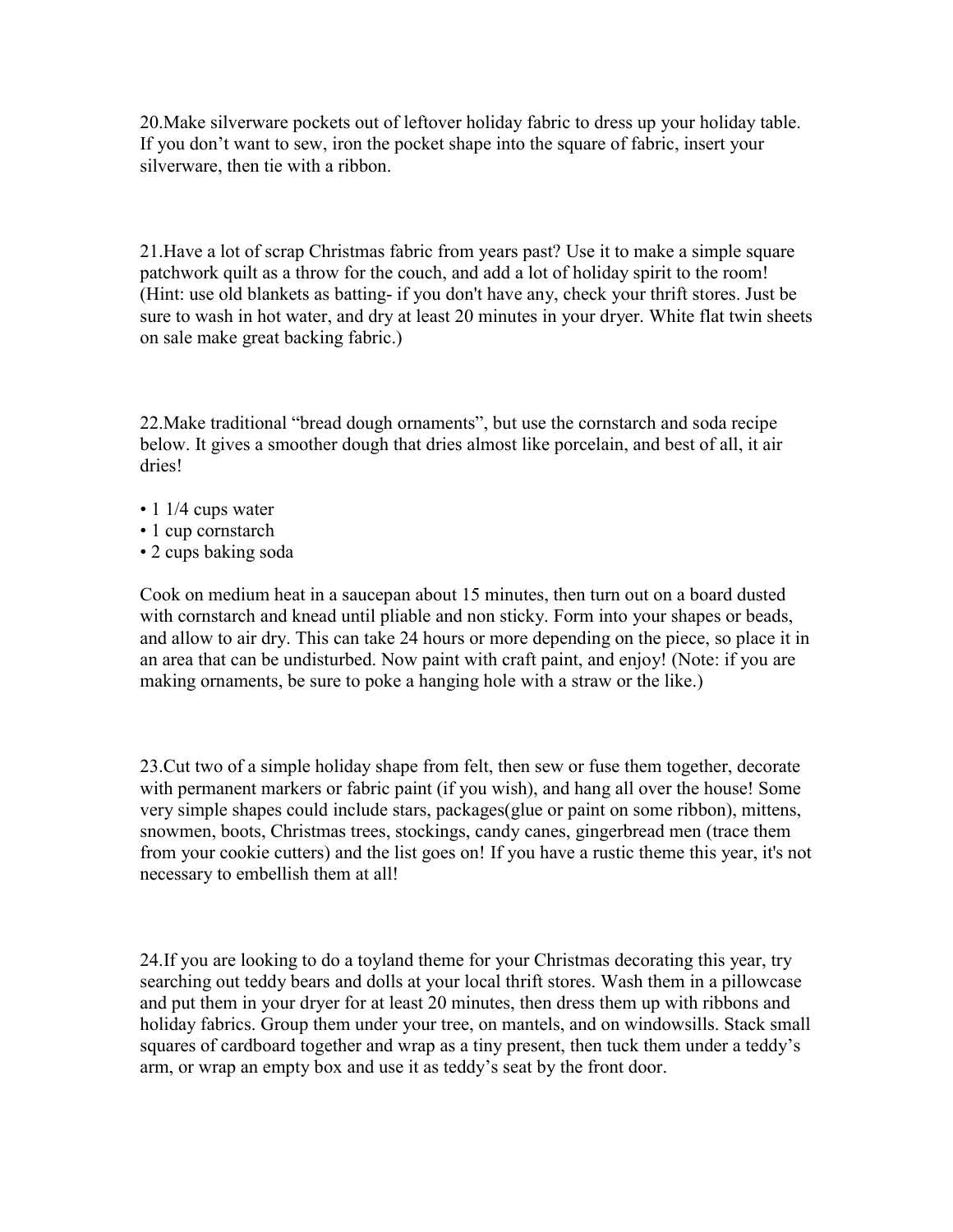25.Place a few inexpensive glass balls in a bowl and embellish with a few sprigs of greenery or some leftover ribbon. If you don't have an extra bowl (it is the holidays, after all!) try decoupaging a box with leftover Christmas wrap, or cover with a little fabric and glue.



26.Make photo ornaments of your loved ones. Make color copies of your pictures in the size desired for your ornament, decoupage onto tagboard by brushing the back with white glue, apply to tagboard, then brush a coat of glue over the top of the copy to seal. The white glue will dry clear. Now glue ribbon, garland, or other "accessories" to your ornament along the edges, add a ribbon loop for hanging. You could also use this method with images from giftwrap or printed from the internet.

27.Take down your pictures and wrap them like a gift, then hang them back on the wall for great holiday cheer! You don't have to do this all around the house, how about just in the entry, or maybe the dining room?

28.Don't underestimate those white paper snowflakes you used to make as a kid! Grouped together in a window, hung from a light fixture, or suspended from thread in archways or over mantels. Fold a square piece of white paper into fourths, then cut out your design, being careful not to cut the edge that connects all sides.

29.Place votive or pillar candles on a small mirror used as a tray. Tie sprigs of greens or cinnamon sticks on the candles with ribbon or raffia. Be sure the flame is far enough away from the embellishments!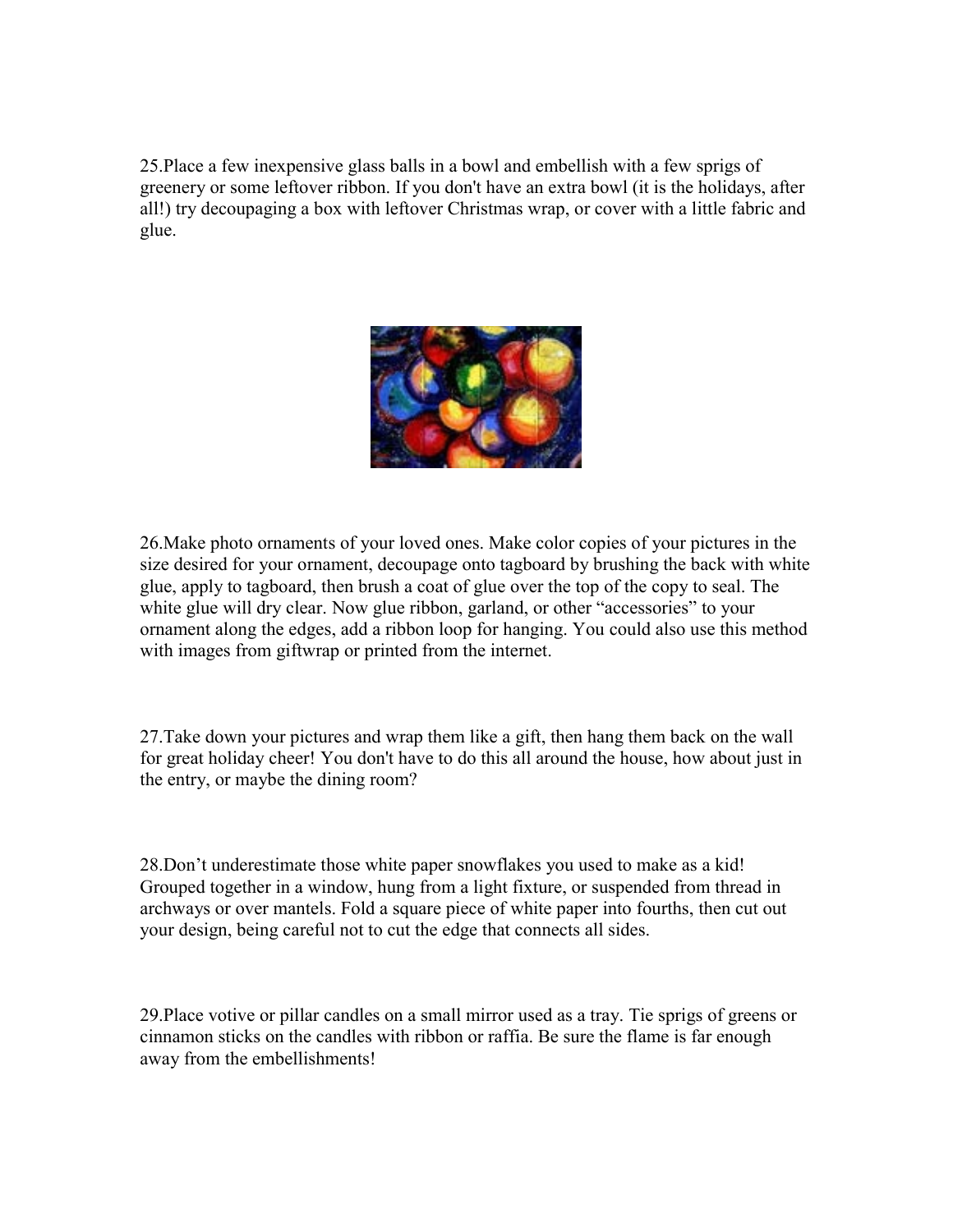30.Make paper trees out of a square of pretty paper, preferably use a paper that is a little stiff. Simply roll the paper into a cone, and glue the edge with a hot glue gun. Perhaps some gold glitter or squiggles of paint to dress them up, and they will be beautiful on your mantel or as a centerpiece with greens. Try experimenting with different colors and textures...this would be a great place to use leftover cardstock or handmade paper! You could also do this with a piece of stiffened fabric.

31.Tie greens or ornaments to the chandelier with a little Christmas ribbon, just make sure they don't hang low enough for any candles on the table to catch them on fire.

32.Don't have a fireplace for holiday cheer? Faux stone fireplace: Mask off the entire area of the fireplace, and paint it a background color-this will be your grout color. Mask off an area that will be the firebox, paint it a matte black color. Take an ordinary household sponge and tear it into several different size irregular pieces, simulating pieces of rock or stone. In a paper plate, pour three earth tone colors of craft paint. Dab the sponge into the paint colors, don't worry about them mixing some, dab off the extra paint so it doesn't run, then "stamp" stones onto the fireplace background. Continue to alternate sponge sizes, leaving some space between stones for a natural masonry look. Alternatively, if you have access to many smaller stones, how about gluing the stones right to the painted background! Add a mantel; a simple pine shelf will do. Be sure to accessorize the mantle with personal photos, and most importantly, candles! Candles give the impression of fire, and the mantle and firebox complete the illusion. This would be a great choice for an informal rustic space.

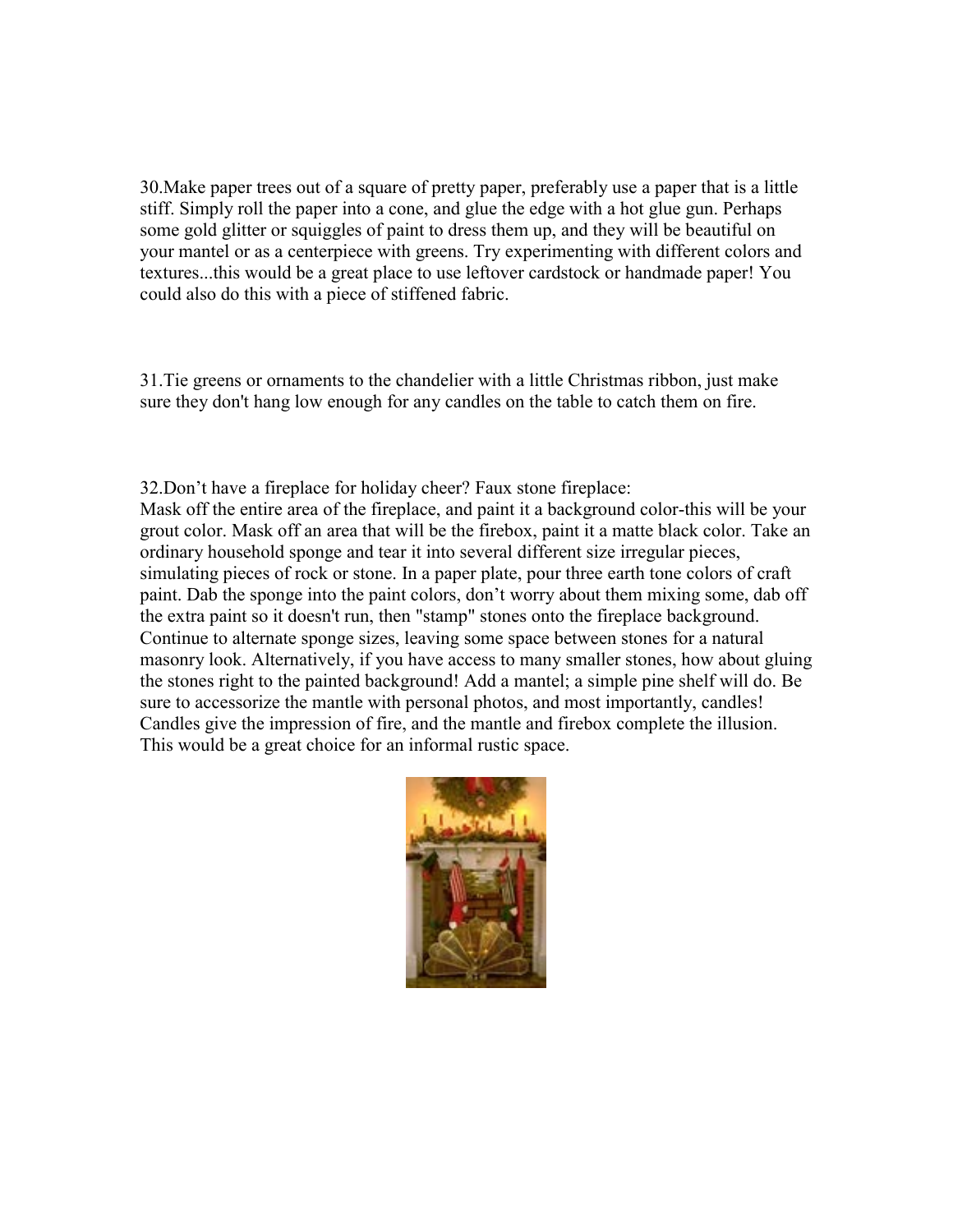33.You could also use this same technique to make a "tile" fireplace…simply sponge square tiles on, or tape off grout lines with  $1/4$  inch masking tape, and paint the tiles.  $\frac{1}{4}$ Inch masking tape can be found in the quilting section of your fabric store if you can't find it in the paint section. Remove the tape before the paint dries, and you have a fireplace! You could even trim it out with wood trim to add dimension.

34.Use old Christmas cards as décor, tuck in the branches of your tree, hang from the window sashes, cut out the front and make into place mats with clear contact paper.

35.Make snowmen families from white cotton tube socks and rice. Fill the tip of the sock with rice until the size desired for the snowman's head, tie closed with yarn or ribbon. Now continue to fill the sock until the middle "snowball" is formed, tie again. Now add rice until the bottom, largest snowball is formed, tie, and tuck underneath. Now use glue and felt scraps to add a carrot nose, coal eyes and mouth, and a little vest and hat. You can make the hat from the cuff of the sock, or a tube of scrap fabric. Just cut off the cuff, tie it closed at one end with thread or yarn, then roll up edges to fit. Make several to represent members of your family!

36.Sew simple patchwork placemats or a table runner from holiday fabric. You can even mix the holiday fabric with solids to save costs, and it actually adds interest! A simple turned under hem either sewn or fused will finish the job, and dress up your table!

37.Add charm to inexpensive glass ornaments by adding embellishments. Use glitter paint to add swirls or dots and stripes, glue on buttons, old potpourri, even coffee beans in simple patterns, or simply hang from a ribbon instead of a plain metal hanger. (By the way, paper clips make great hangers if you are in a pinch!)

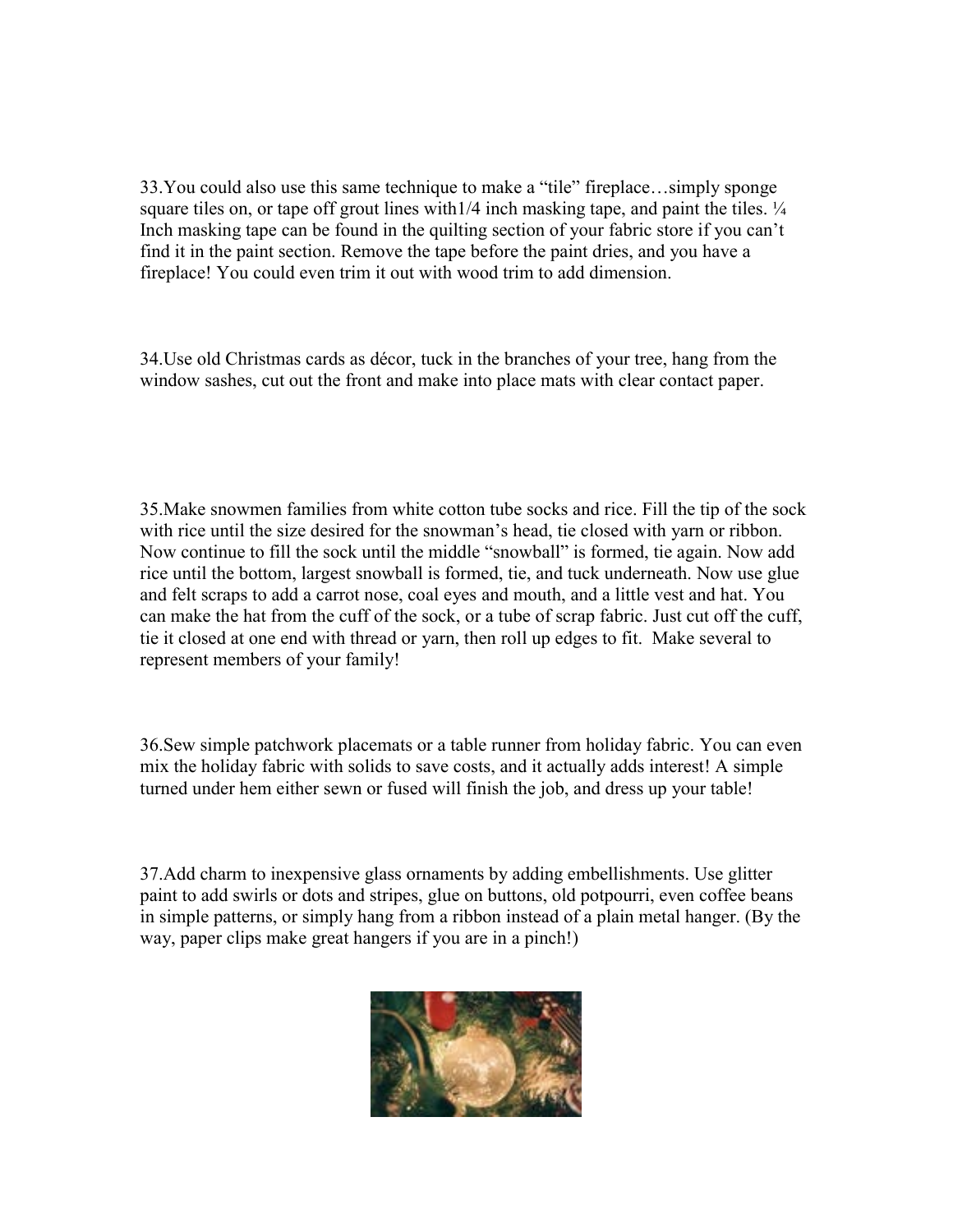38.Tie your cloth napkins with a touch of raffia and tuck in a sprig of evergreen for a great party accent, instead of using napkin rings. Or take your old xmas craft picks (you know, those little bunches of faux poinsettia and holly that have fallen off one ornament or another over the years) and glue them to a set of napkin rings for a more permanent solution that can be saved from year to year.

39.Decorate small wooden bird houses to make your own quaint Christmas village! Craft stores out the birdhouses on sale every couple of weeks, and you should be able to get the full sized unfinished variety for a couple of bucks a piece. Paint it like a gingerbread house, or decorate like a New England village, complete with wreath on the door! Use your imagination for making miniature decorations, bits of fabric, a sheet of craft foam for snow on the roof, a bit of wire and poster board make a great North Pole sign for the front yard of the Toyshop, add details such as address or family name plates, to snow in the yard. (Bits of batting work well). Try making a replica of your own neighborhood, or from your childhood! These make great gifts too, and can be personalized for the recipient.

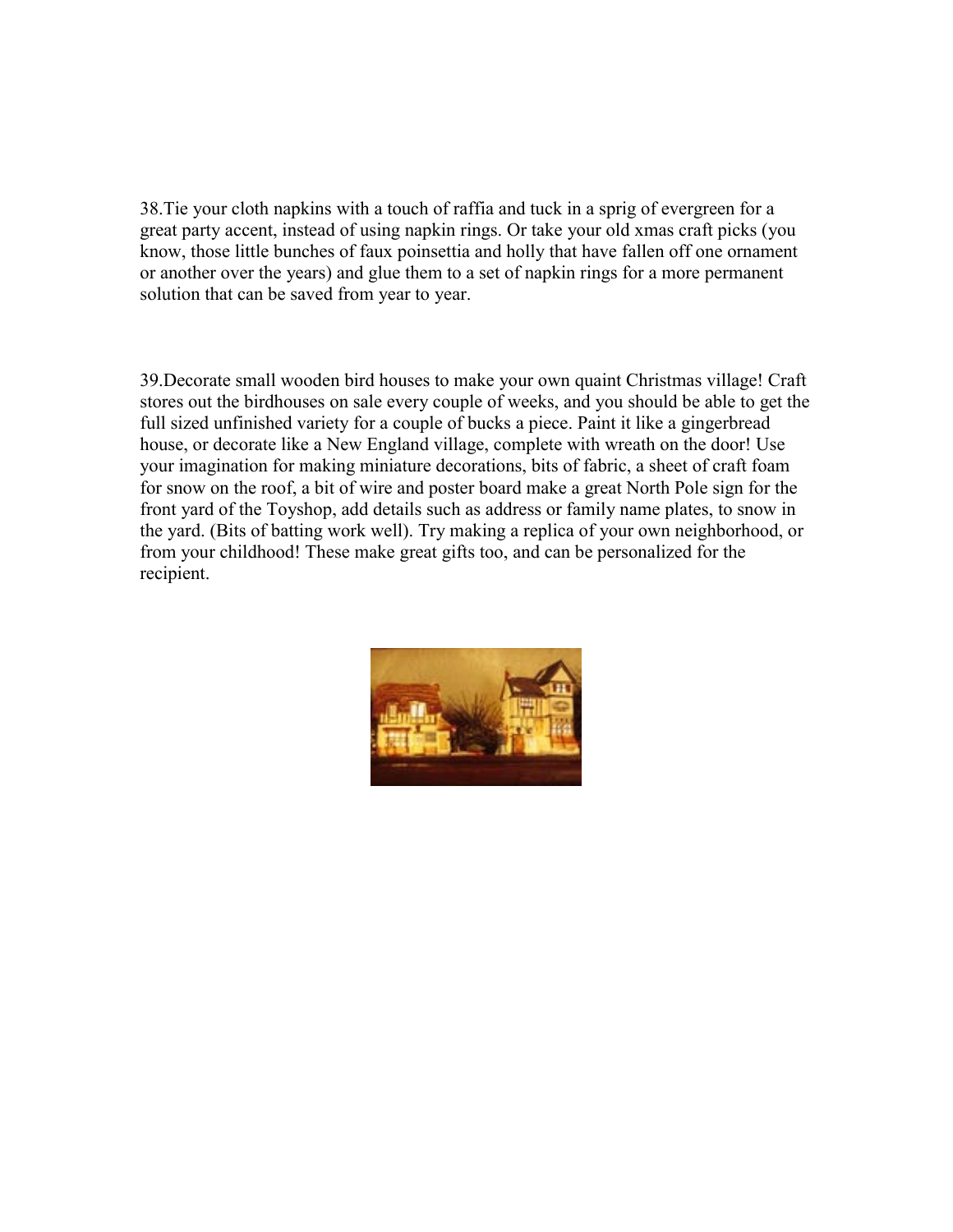40.Buy candy canes after Christmas at huge discounts…then use next year as holiday decorations! Tree ornaments, garlands, hung from curtain rods and light fixtures with ribbon, use your imagination!



41.Take the time to string popcorn this year! Use the popcorn garlands lavishly, because popcorn is REALLY cheap!!! Few other things can evoke the charm of an old fashioned Christmas, it's just a bonus that it will cost you almost nothing!

42.Glue small holiday findings to a little wire and tuck into your planters for a whimsical surprise! Small bread dough ornaments, wooden ornaments, and last years package bows are all good starter ideas. Use what you have!

43.Make your own gift tags out of leftover paper. Ok, this is not a new idea, but try punching it up a bit. Add details by layering shapes over the base paper, use paper punches and scalloped scrapbooking scissors to add style, use a gold calligraphy pen to add names. Or use the scalloped scissors to make old holiday cards into tags.

44.Sponge stars on your window with paint! No, I'm not nuts. Just add a teaspoon or so of liquid dish soap to acrylic craft paint, (I like white or gold metallic) and after the holidays you should be able to wash it off with window cleaner. Use a non scratching dish scrubber if you come across a stubborn spot.

45.Bake gingerbread men (or snowmen, boots, whatever cookie cutters you have) but before you bake, use a straw to poke a hole on each side of the cookie. After they bake and harden a bit, use ribbon to tie the cookies together into a garland, and use to hang in front of your fireplace or in a doorway.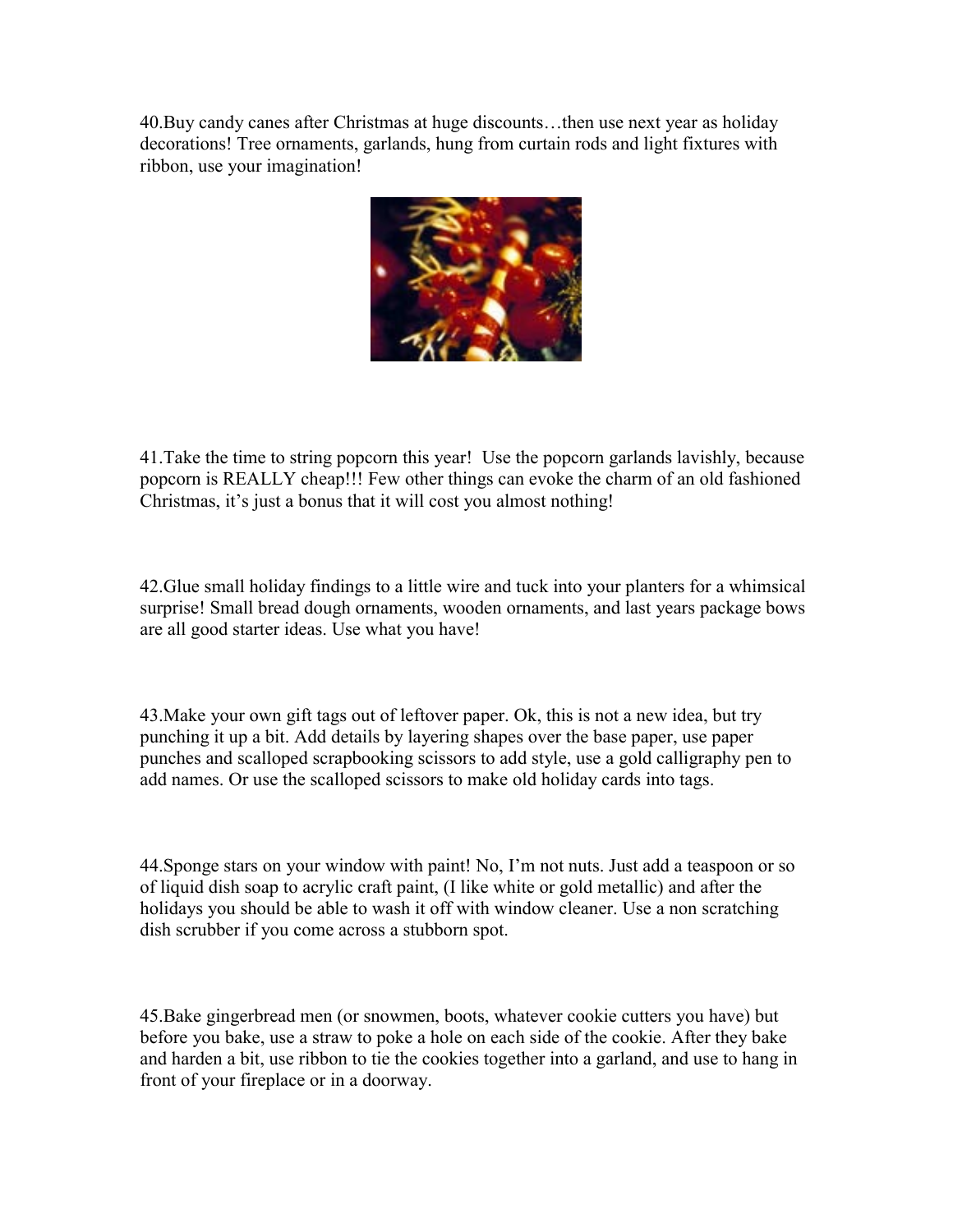46.Want wreaths to hang around the home? Here's a penny pinching way to go about it. Save cardboard from boxes, cereal boxes, or even the cardboard inserts in new sheets or dress shirts. Use a plate to trace a circle onto the cardboard, then use a smaller plate or cup to draw a smaller circle for the center. Cut the wreath circle out, then use a glue gun to dress the front of the wreath. You could use peppermint candies, xmas cookies, bits of greenery left over from your tree trimmings, buttons, felt cut outs, even small pine cones. Tie a ribbon around the top and use to hang!

47.Use Epsom salt to partially fill votive candle holders, then snug your candle into the "snow". The effect is sparkling when the candles are lit.

48. Don't forget that the front porch or entry area deserves some decorating too! Instead of buying expensive cedar garland, take trimmings from your Christmas tree, or even prunings from your yard, tie them into a swag with bright holiday ribbon, and hang off your railings or even on your front door.

49. Use paper mache paste made from flour, water, and torn up newspapers, and cover round balloons with several layers. After it is dry, remove the balloon, paint and decorate, and hang from your overhangs as giant ornaments! You may wish to spray it with a sealant, but still should keep it our of direct rain.

50.Make holiday yard signs from scrap wood. The scraps you can get for free at a construction site are perfect for this. Paint the signs a background color, then use permanent markers or paint to write cute sayings on the signs such as "Santa, Stop Here!", or "Reindeer Landing Zone!". Check out holiday gift magazines that carry such signs for big bucks, and you might get some good ideas for design and wording. Remember, involve the family, and you could make these signs any size, from little plant pokes, all the way up to large yard decorations that dominate the neighborhood!